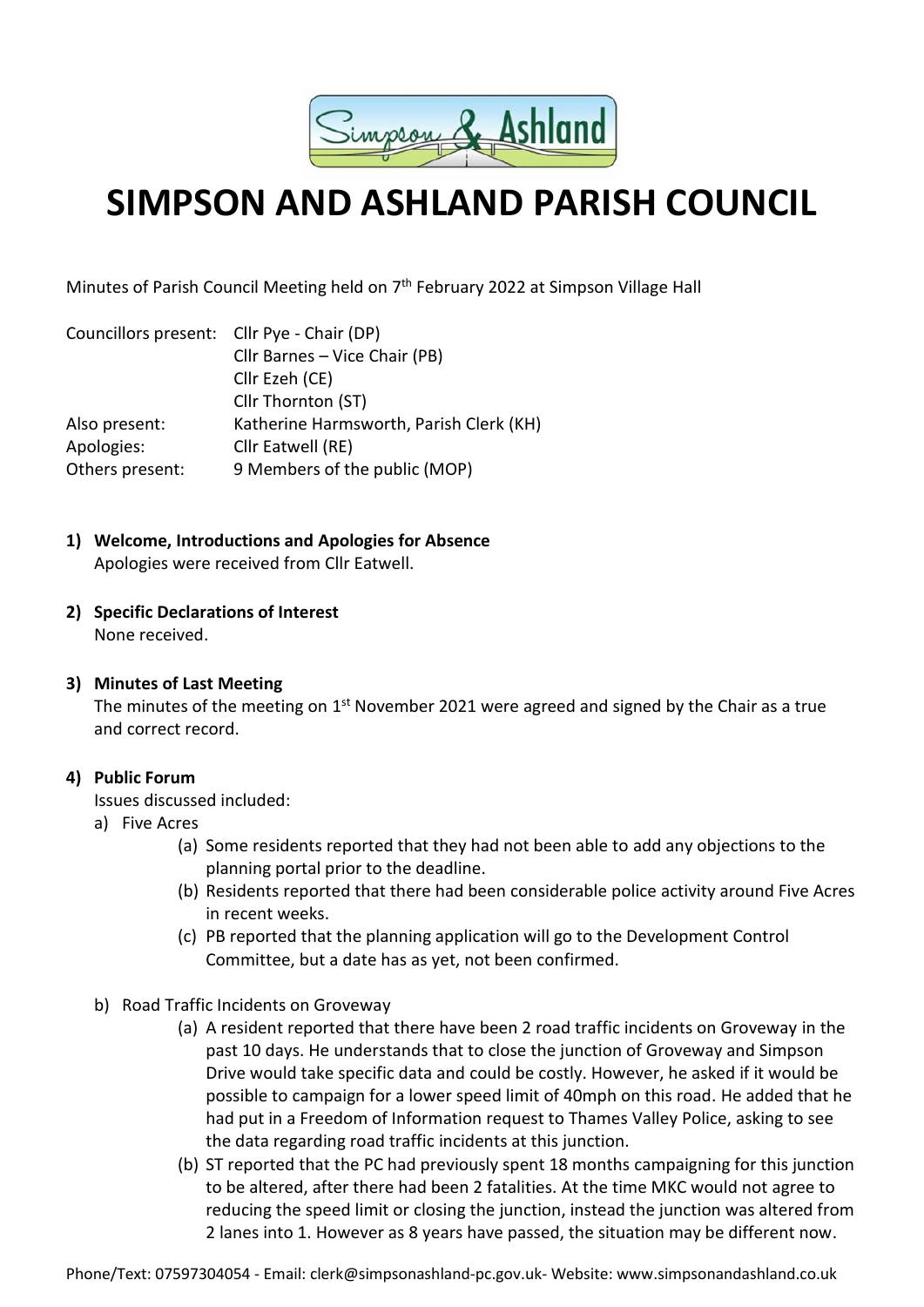ST suggested that the best way forward would be for concerned residents to approach Ward Cllrs initially.

- (c) DP explained that in 2014 the PC was told that a roundabout would be put in at the junctions of the Open University/Walton and Groveway.
- c) The Jubilee
	- (a) A resident asked if there were any plans in place to celebrate the Queens Platinum Jubilee.
	- (b) PB explained that further information would be included in the PC newsletter that would be circulated shortly. He was aware of the Church, Simpson Garden Group and the Mount already planning ideas.
	- (c) A resident suggested the idea of taking photos of families outside their houses this year, to compare to historic photos and that perhaps some local enthusiastic photographers would be willing to help.
	- (d) DP reminded residents that the PC has a budget for grants and that the PC would be happy to receive applications.

#### **5) Finance Report and Discussion**

- a) The spend from 22<sup>nd</sup> October 2021 until 28th January 2022 was reviewed and agreed.
- b) The budget for 2022/23 was reviewed and agreed. As previously noted, the precept will be raised by 2% for the 2022/23 financial year.
- c) The regular financial payments for 2022/23 Financial Year were reviewed and agreed.
- d) It was agreed that financial payments should be made via BACS where possible.
- e) It was agreed to pursue the accounting software and online booking system Scribe Accounts, with a view to implement from the new financial year. The initial setup cost is £397 + VAT, with an annual subscription charge of £564 + VAT.

#### **6) Ashland Meeting Place (AMP) Update**

- a) DP thanked everyone involved in the set-up of AMP and particularly the Architect Andrew Armes.
- b) ST thanked the steering group and local residents for their help in sourcing suppliers to help with the internal fit out. ST also thanked the Parks Trust for working with the PC on the external landscaping.
- c) ST updated us that the electrics have been connected, the internal flooring is now down and that the water will be connected shortly. The external doors are on order and should be in place soon. The next step will be to buy furniture for the Meeting Place.
- d) It is hoped that AMP will be open in late spring, with an exact date to be confirmed.
- e) It was agreed that the PC would start to research the role of a Facilities Manager in running both AMP and SVH.

## **7) Simpson Village Hall (SVH) Update**

- a) ST reported that the SVH working group are planning some social events to encourage the use of SVH and to explore how to use this community asset going forward. On 19<sup>th</sup> February from 6-8pm there will be a social evening and on the morning of  $19<sup>th</sup>$  and  $20<sup>th</sup>$  March there will be a coffee morning to coincide with the Spring celebrations around Simpson and Ashland.
- b) The table tennis sessions have been postponed due to illness.
- c) DP reported that RE has received several quotes for an external emergency light fitting. It was agreed that the PC would spend up to £400 on this.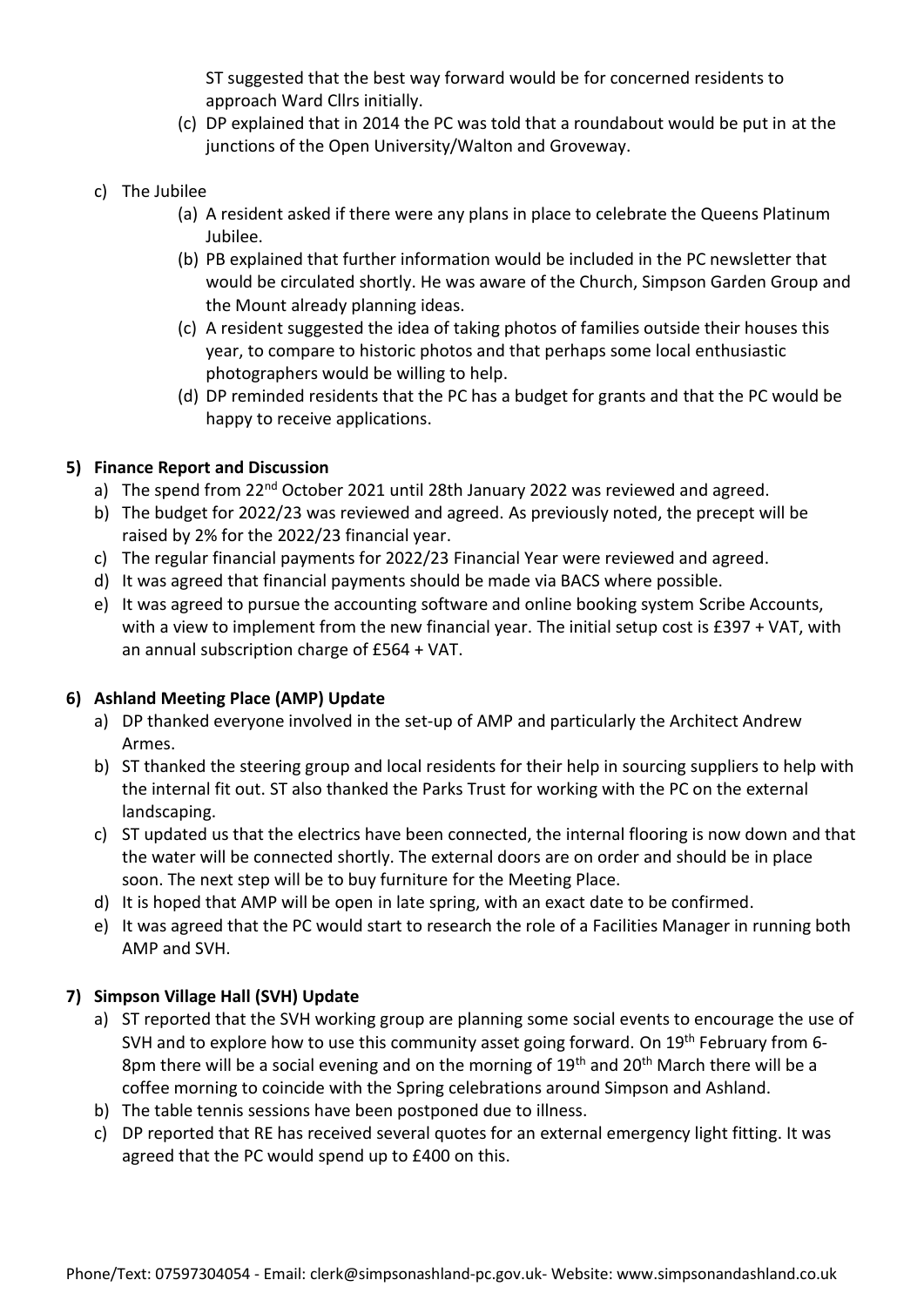## **8) Open Space Update**

- a) DP thanked all volunteers and the Canal and River Trust (CRT) who took part in planting a replacement hedge behind Warren Bank/along the Canal Towpath.
- b) ST reported that residents in Lissel Road have planted a new hedge.
- c) ST reported that any leftover hedge whips from the planting in Lissel Road and the Canal Towpath will be used on the boundary of the Church. The Church has cleared a lot of space and now has space for 20 to 30 more graves and the hedge will give a clear boundary between the church and Parks Trust land.
- d) PB reported that there will be towpath repairs by The Mount on  $26<sup>th</sup>$  February from 9:30am and by Bowlers Bridge on 5th March from 9:30am. CRT are providing hardcore and equipment, however volunteers are needed to transport the hardcore from roadside to canal side with wheelbarrows.
- e) ST reported that a meeting will be arranged in March 2022 to discuss the upcoming years mowing arrangements. KH, ST and a group of residents will be attending.
- f) PB reported that the Environmental Agency will be working to clear fallen trees and other debris from the River Ouse between Caldecotte lake and Middleton.

## **9) Energy Efficiency Project**

a) ST reported that the project is going well after the recent online workshop. There is now a project coordinator for Lissel Road, Hanmer Road and the older Simpson properties. ST suggests that some consideration should go into how this project can be replicated in other areas of Simpson and Ashland.

#### **10) Website**

a) It was agreed to have a new website built, to comply with WCAG 2.1AA. The PC will obtain 3 quotes for comparison and a contractor will be chosen from this group.

## **11) Planning Applications**

- a) (21/02173/FUL) 426 Simpson This was approved at the Development Control Committee which PB attended. PB reported that there was a piece of land under disputed ownership, that was confirmed to belong to 426 Simpson.
- b) (21/03108/FUL ) Five Acres This was discussed during the public forum as a resident asked for an update (minute 4 a).
- c) (21/03416/FUL) 2 Millholm Rise The PC had no comments to make.
- d) (21/03502/FUL) 39 Newington Gate The PC had no comments to make.
- e) (22/00018/FUL) 368 Simpson The PC had no comments to make.
- f) (20/03226/FUL) Little Bears Day Nursery Appeal An application made in 2020 to extend the nursery was previously rejected by MKC due to an increase in traffic volume, congestion and an increase in noise level. The Little Bears Day Nursery are now appealing this decision and the appeal will go to the Secretary of State. The PC has sent in objections and are now awaiting the outcome.

## **12) Review of Financial Regulations**

The Financial Regulations were reviewed and agreed.